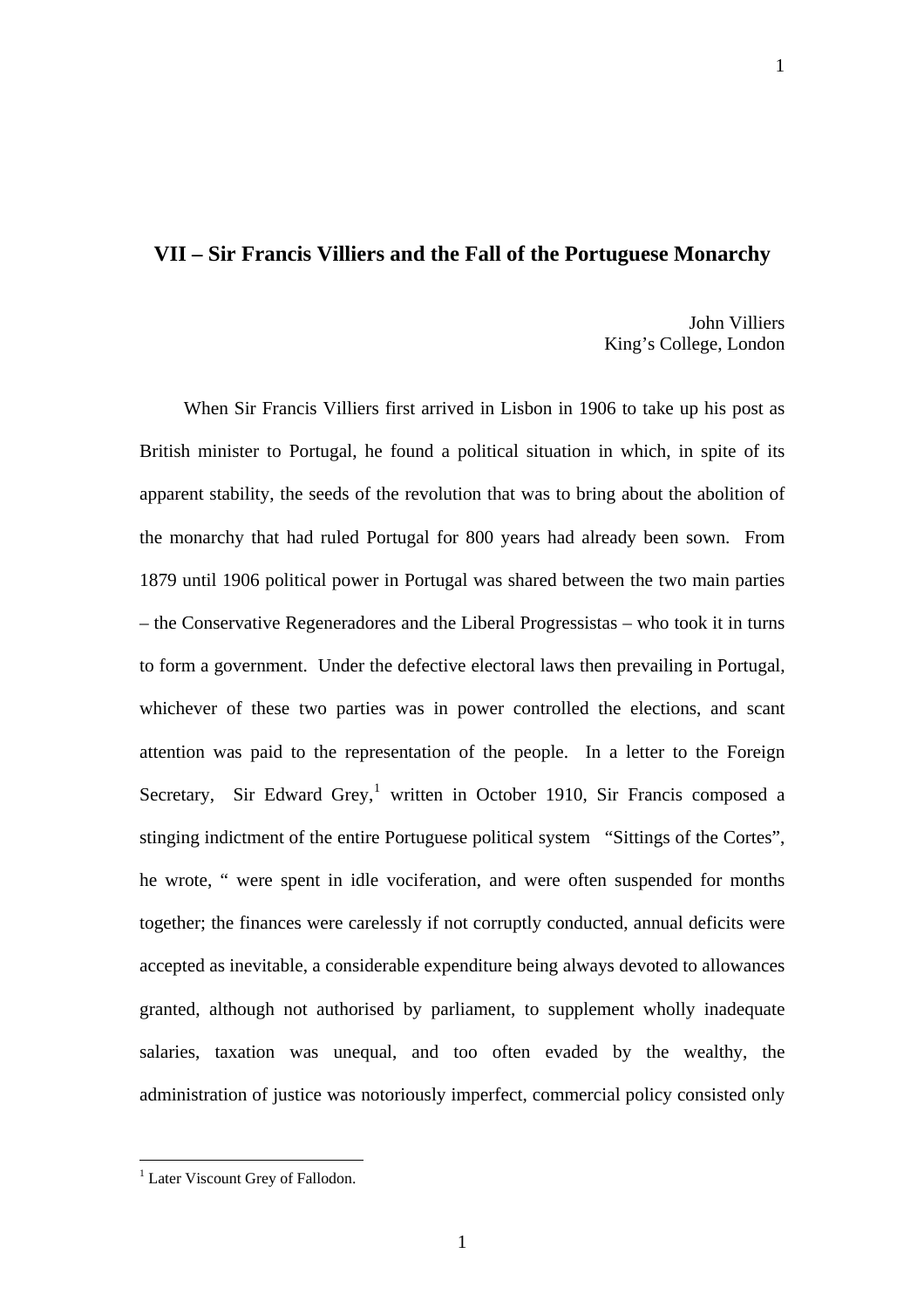in the imposition of the highest possible duties, no attention was paid to the promotion of agriculture or the development of natural resources, to education, to the housing of the poor, to the protection of labour, or to any of those social questions which directly affect the people." After one party had held office for a time and had, as Sir Francis put it, "rendered themselves exceptionally unpopular", ministers would submit a request to the king that they knew he could not accept, whereupon they tendered their resignation. The king then had to arbitrate between the two parties, dismiss one prime minister and appoint another, and dissolve the Cortes. $^2$  $^2$  Details of the transfer of power from one party to the other were decided between the leaders, and it was even settled in advance of the elections how many seats the opposition would be allowed to hold in the new Chamber of Deputies in the bicameral Cortes. "Almost incredible stories are told", Sir Francis wrote in his annual report for 1906, "of the methods adopted to influence votes and of the means taken to manipulate the returns".  $3$  Social conditions in Portugal, with little industrialization and a population over 70 percent of whom were illiterate, were such that there would have been little popular participation in the democratic process even had the electoral system permitted it. Consequently a network had developed of political bosses known as *caciques*, who acted as agents between the party leaders and the electorate.

The Portuguese Cortes was composed of two chambers: the upper house was the House of Peers, which was composed of 90 peers, who did not have a hereditary right to sit by descent but were nominated by the king. The lower house was the

 $\overline{a}$ 

<span id="page-1-0"></span><sup>2</sup> Kenneth Bourne and D. Cameron Watt eds, *British Documents on Foreign Affairs*: *Reports and Papers from the Foreign Office Confidential Print*, Part 1, Series F, *Europe 1848-1914*, vol. 30, John T. V. Keiger, ed., *Portugal*, *1907-1914*, doc. 131 [38666], No. 57. Sir Francis Villiers to Sir Edward Grey, Lisbon, 7 October 1910, pp. 162-3.

<span id="page-1-1"></span><sup>&</sup>lt;sup>3</sup> The National Archive (TNA). FO 881/8855, Portugal, General Report for the year 1906, Sir Francis Villiers to Sir Edward Grey, Lisbon, 23 January 1907, p. 12.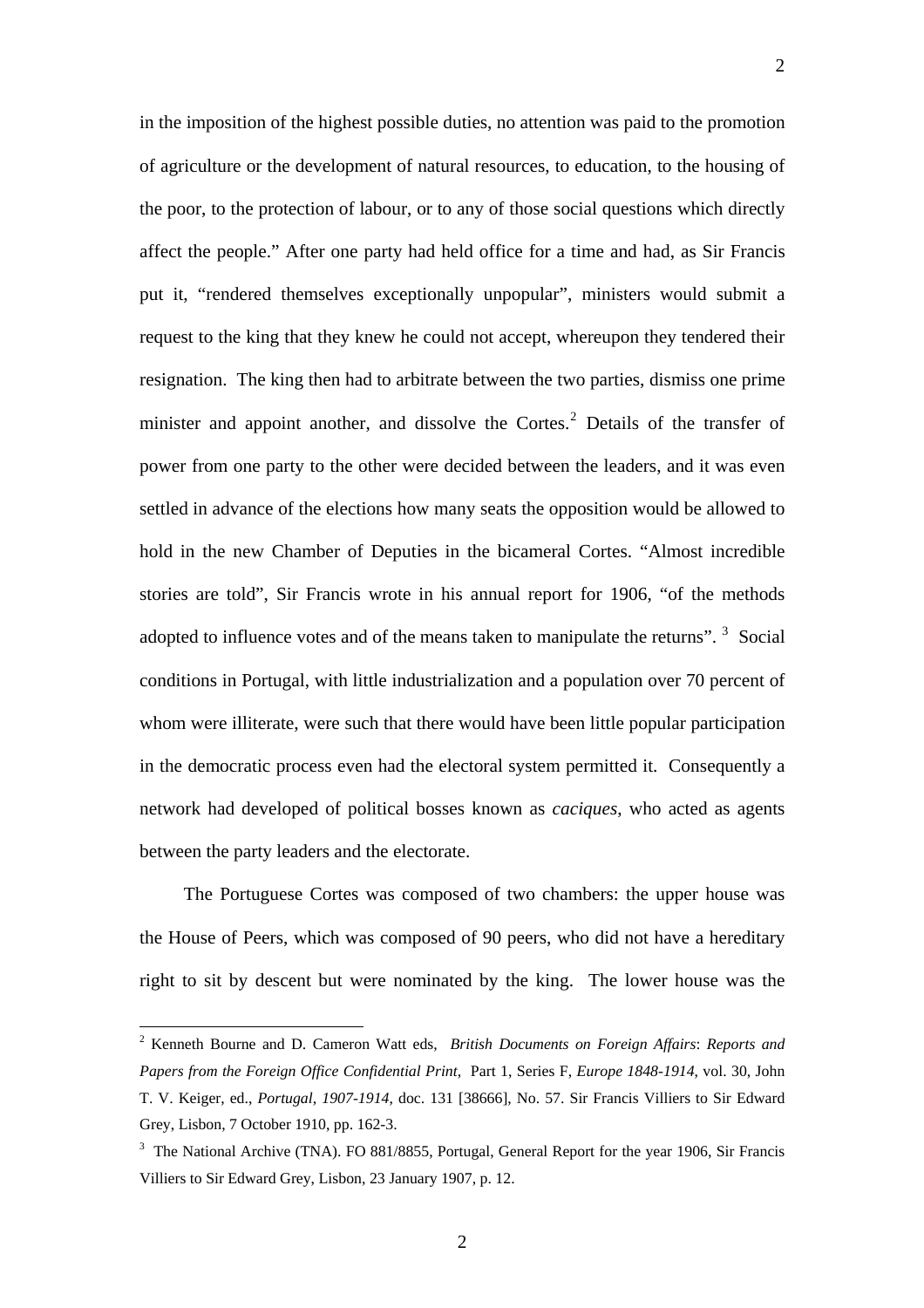Chamber of Deputies and was composed of 155 members, of whom 148 represented continental Portugal, Madeira and the Azores, and seven the overseas colonies. The franchise was given to all Portuguese subjects aged 21 or over who could read and write or who paid taxes amounting to 500 *reis* a year (estimated by Sir Francis to be the equivalent of 2 shillings and twopence). There was also a Council of State with 72 members appointed by the king.

Already by the end of the nineteenth century this alternating system, with the king acting as arbitrator, had fallen into disrepute as the country developed, with improved communications, wider literacy, an expanded civil service, increased circulation of newspapers and more intellectuals and academics agitating for social and political reform. A Socialist party came into being under the leadership of José de Alpoim, and soon after a Republican party, which advocated the abolition of the monarchy as the simplest and most effective way of achieving the reforms demanded by the Socialists. Then in 1901 a Liberal Regeneradores party led by João Franco was formed by a splinter group in the Regeneradores party, with a radical programme of social and economic policies to be carried out within the framework of the constitutional monarchy.[4](#page-2-0)

When Sir Francis Villiers arrived in Portugal in 1906, he found not only a political system that was ripe for reform but a nation that, as he never tired of pointing out to the Foreign Office in London, was burdened with many serious economic and social problems that the politicians seemed to him unable or unwilling to tackle. In his first report he wrote about almost every aspect of the administration in terms as unflattering as those he adopted four years later. He noted the widespread corruption

3

<span id="page-2-0"></span><sup>&</sup>lt;sup>4</sup> For a more detailed but admirably succinct account of the political situation in Portugal in the years immediately preceding the arrival of Sir Francis Villiers in Portugal see José Hermano Saraiva *Portugal: A Companion History* (Manchester, 1997), pp.102-6.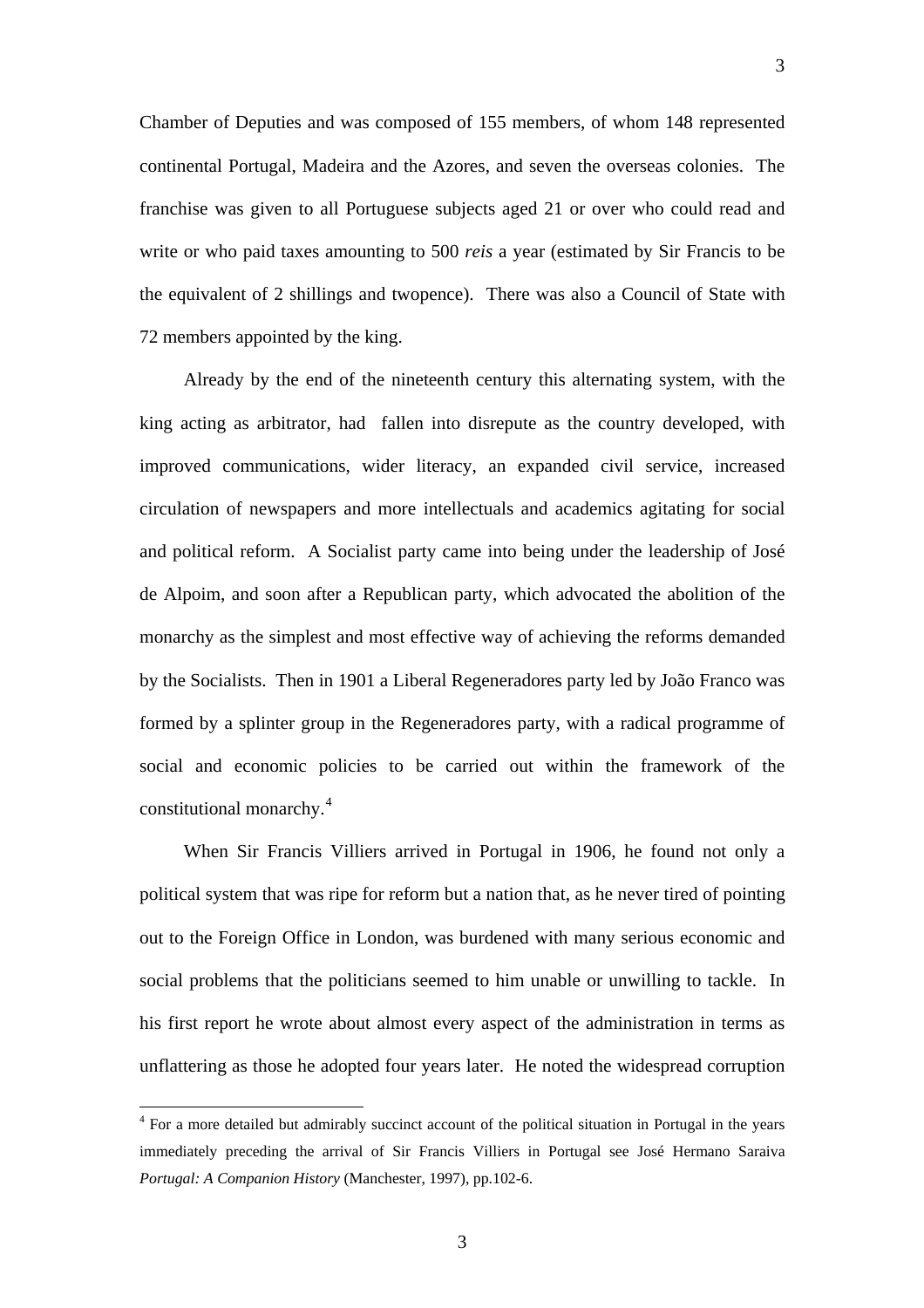in the judiciary, commenting that "to obtain a verdict one must enter into direct relations with the judge and canvass the jury". He was shocked to discover that, since education was not compulsory, there was an illiteracy rate of between 70 and 80 percent. Above all, he was dismayed by the parlous state of the nation's finances, which were prevented from recovering from the bankruptcy and the abandonment of the gold standard in 1891 by the cripplingly high taxation, the monopolies on tobacco and other commodities, by the numerous sinecures, for which "persons in high positions drew the pay", but the work of which "they never performed or thought of performing", and by the high customs duties imposed on imported goods.<sup>[5](#page-3-0)</sup> However, in spite of finding so much to deplore in the state of affairs in Portugal and although he was a man of generally liberal views – he was not the youngest son of the great Liberal statesman the fourth earl of Clarendon for nothing – Sir Francis was a convinced monarchist and certainly not in sympathy either then or subsequently with the revolutionary ideas of the Republican party.

4

In February 1906 King Carlos dissolved the Chamber of Deputies as a result of opposition to the new tobacco monopoly contract, which had led to "riotous disorder, during which some of the furniture of the Cortes was wrecked" and the Prime Minister, Luciano de Castro, leader of the Progressistas, the party then in power, resigned. These events were followed by the appearance of several straws in the political wind which suggested that the Republican movement was gathering force among the people at large.

In April there were mutinies on two Portuguese warships – the *Dom Carlos* and the *Vasco da Gama.* On 4 May a crowd gathered at Lisbon railway station to meet Professor Bernardino Machado on his return to Lisbon from Coimbra, where he was a

<span id="page-3-0"></span><sup>&</sup>lt;sup>5</sup> Villiers to Grey, General Report for 1906, p.14.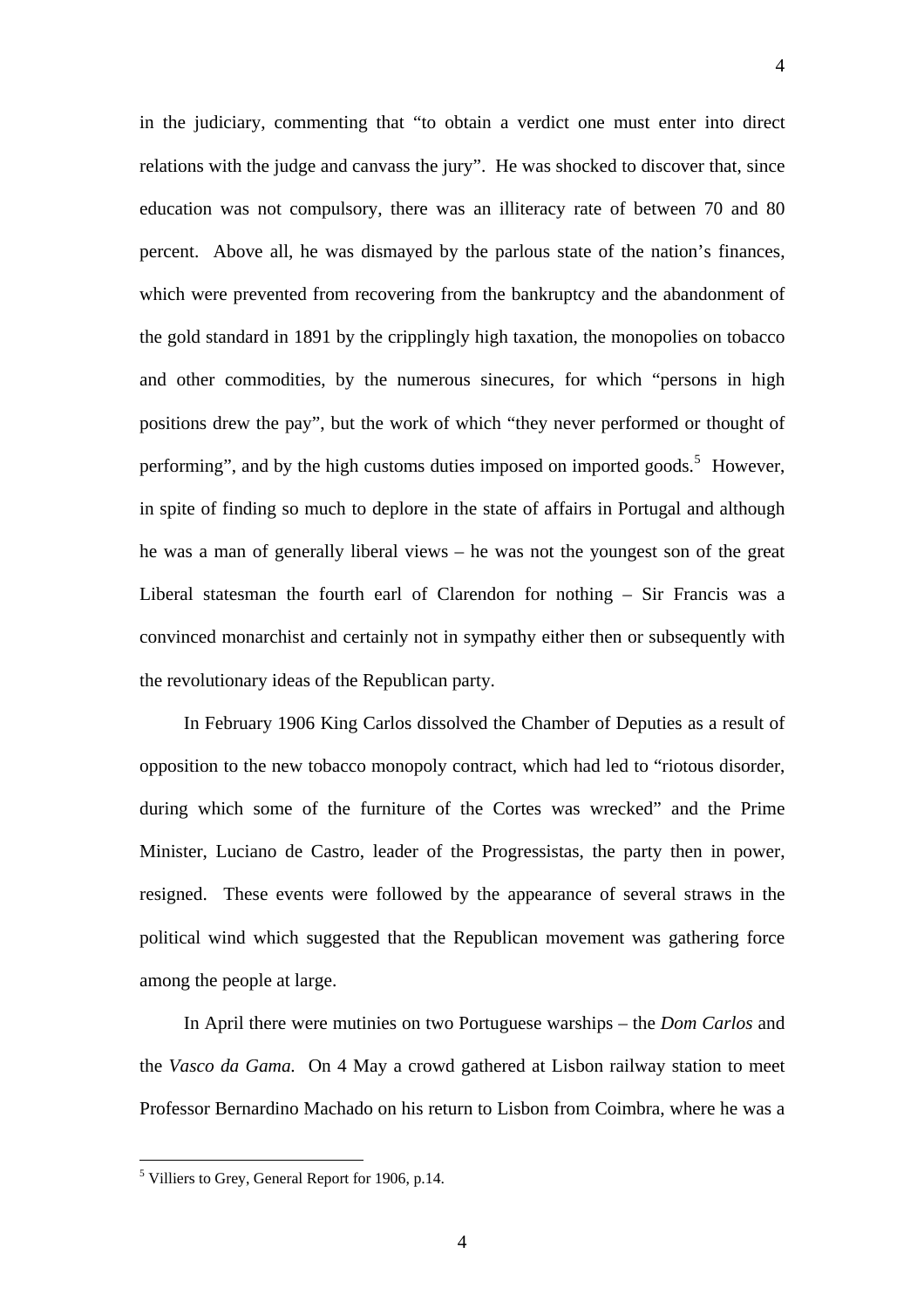professor of law. Machado was also a Republican deputy for one of the divisions of Lisbon and was later to be foreign minister in the first provisional government of the Republic. The police broke up the crowd, wounding 70 or 80 people in the process. Two days later Afonso Costa, a prominent, aggressive and violently anti-clerical member of the Republican Party, who was later to be minister of justice in the first provisional government of the Republic, attended a bullfight in Lisbon at which Queen Amélia and the Queen Mother Maria Pia were present. Sir Francis reported that, in marked contrast to the two queens, Costa was received by the large audience with "vociferous cheers again and again renewed".<sup>[6](#page-4-0)</sup>

At this juncture King Carlos decided to postpone any further meetings of the Cortes and appointed the leader of the Liberal Regeneradores, João Franco as prime minister. Sir Francis described Franco as a man "of high intelligence and great capacity for work, a powerful speaker, a good leader of men, but with some defects of manner, firm, independent in character, imbued with strong religious feeling and personally of simple habits, though wealthy by marriage. It is said of him that there is nothing in his public or private life with which he can be reproached. He is rather over fifty years of age, but has the appearance of a much younger man."[7](#page-4-1)

At the elections held on 19 August 1906, 72 seats were won by Franco's Liberal Regeneradores, 44 by the Progressistas, 23 by the Conservative Regeneradores and 4 by the Republicans, all the last representing Lisbon seats, and on 29 October King Carlos opened the Cortes with a speech announcing measures providing for reforms in every branch of the administration, including a new electoral system, liberty of the press, old age pensions, reorganization of the army and navy, and development of the colonies.

 $\overline{a}$ 

<span id="page-4-0"></span><sup>6</sup> Villiers to Grey, General Report for 1906, p.14.

<span id="page-4-1"></span> $7$  Villiers to Grey, General Report for 1906, p. 12.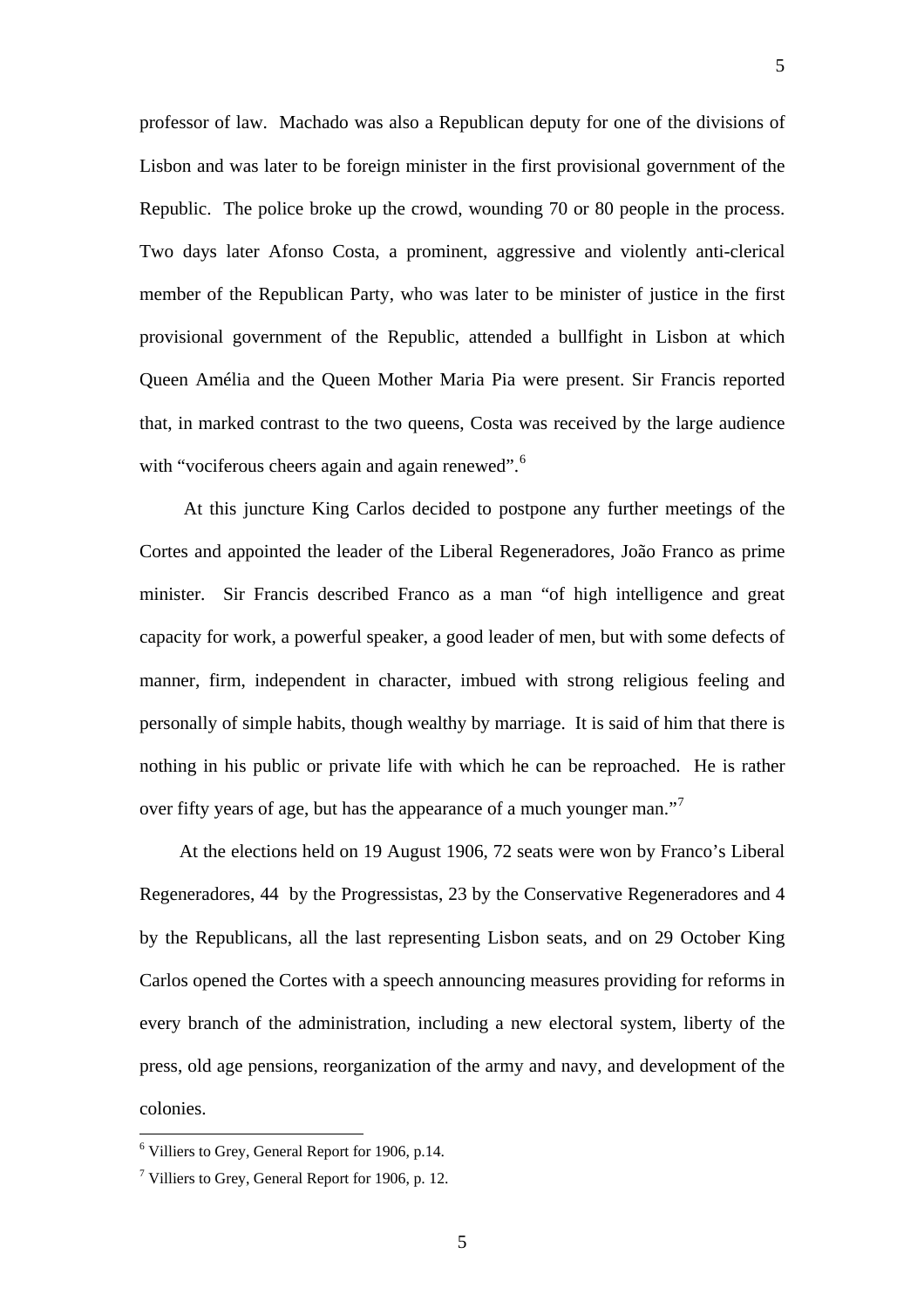The proceedings of both Houses were marked by "great disorder, and attacks extremely bitter in character were made upon the monarchy and upon the king personally." These attacks came chiefly from the Republicans and some dissidents from other parties, who held the king responsible for the violence used against the demonstrators at Lisbon railway station in May. They accused the king of having acted unconstitutionally by appointing Franco to be prime minister and of surrounding himself with a *camarilla* of intriguers, among them the marquês de Soveral, "the king's most intimate friend and most trusted adviser", who had been Portuguese minister in London, where he was known as the Blue Monkey, and was a member of the social circle surrounding the Prince of Wales. The government was criticized for having spent certain sums not authorized by the Cortes on the expenses of the royal household. Afonso Costa insisted that these sums be repaid and that the king be told to leave the country in order to avoid being thrown into prison. Above the din that this characteristically immoderate language provoked, Costa shouted "For less than Dom Carlos has done the head of Louis XVI fell." Sir Francis wrote: "The confusion which ensued is indescribable, and the uproar extended to the galleries, which had to be cleared."

Costa was ordered by the president to leave, but he refused and was removed by the guards. Another Republican deputy then mounted a desk and called upon the advancing soldiers to proclaim the Republic there and then. He went on to declare that a new era was about to begin for Portugal when "the ship of exile shall convey Dom Carlos away, reviled, harassed and despised – that royal criminal, who has known neither how to honour nor love the country which has tolerated him." A third Republican deputy, the historian Teófilo Braga, who was later to be president of the first provisional government of the Republic, referred to the king as "a highwayman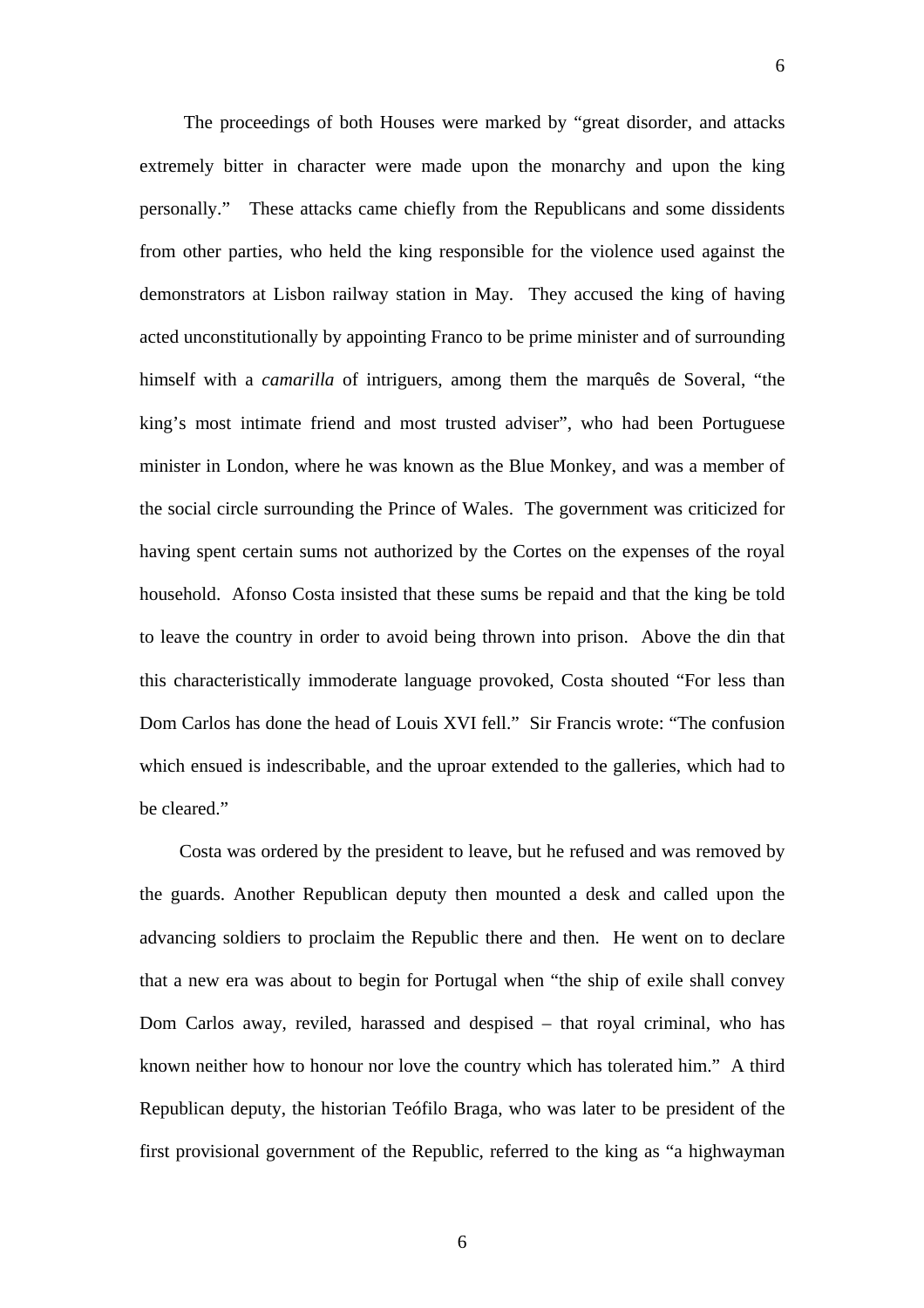7

Sir Francis evidently did not share these low opinions of the king. He reported that Dom Carlos was described in the press as "indolent, incapable of any serious effort, and devoted to pleasure only, selfish, unreliable, and utterly indifferent to the interests of his people and the welfare of his country", whereas in reality, "if those who have the best means of observation can be believed", he was "assiduous in discharging his duties as sovereign, well-informed, of sound judgement, and fully appreciative of his responsibilities." Nevertheless, neither in the Cortes nor in the press nor among the people was a single voice raised to defend him personally. The regard once felt for him, a regard greatly enhanced by the visit to Portugal of King Edward VII and Queen Alexandra and his own visit to England, seemed to have disappeared, and he was exposed to opprobrium, as unjust as violent, on every side."<sup>[9](#page-6-1)</sup>

As for Queen Amélia, "whose stately presence [she was very stout], great qualities and profound interest in every good work should have endeared her to all", she never "attracted the affection of the people". She was thought to be "clerical and reactionary" in her views and to exercise "her influence in a sense contrary to the aspirations of the people". On the other hand, the king's mother, Queen Maria Pia, widow of King Luís and sister of King Umberto I of Italy, was popular, although, according to Sir Francis, she was "without personal endowments or grace of manner", and was notorious for her extravagant habits, to which the supposed financial straits of the royal family were attributed.<sup>[10](#page-6-2)</sup>

 $\overline{a}$ 

<span id="page-6-0"></span><sup>8</sup> Villiers to Grey, General Report for1906, p. 18.

<span id="page-6-1"></span><sup>&</sup>lt;sup>9</sup> Villiers to Grey, General Report for 1906, p. 18.

<span id="page-6-2"></span> $10$  Villiers to Grey, General Report for 1906, pp.18-19.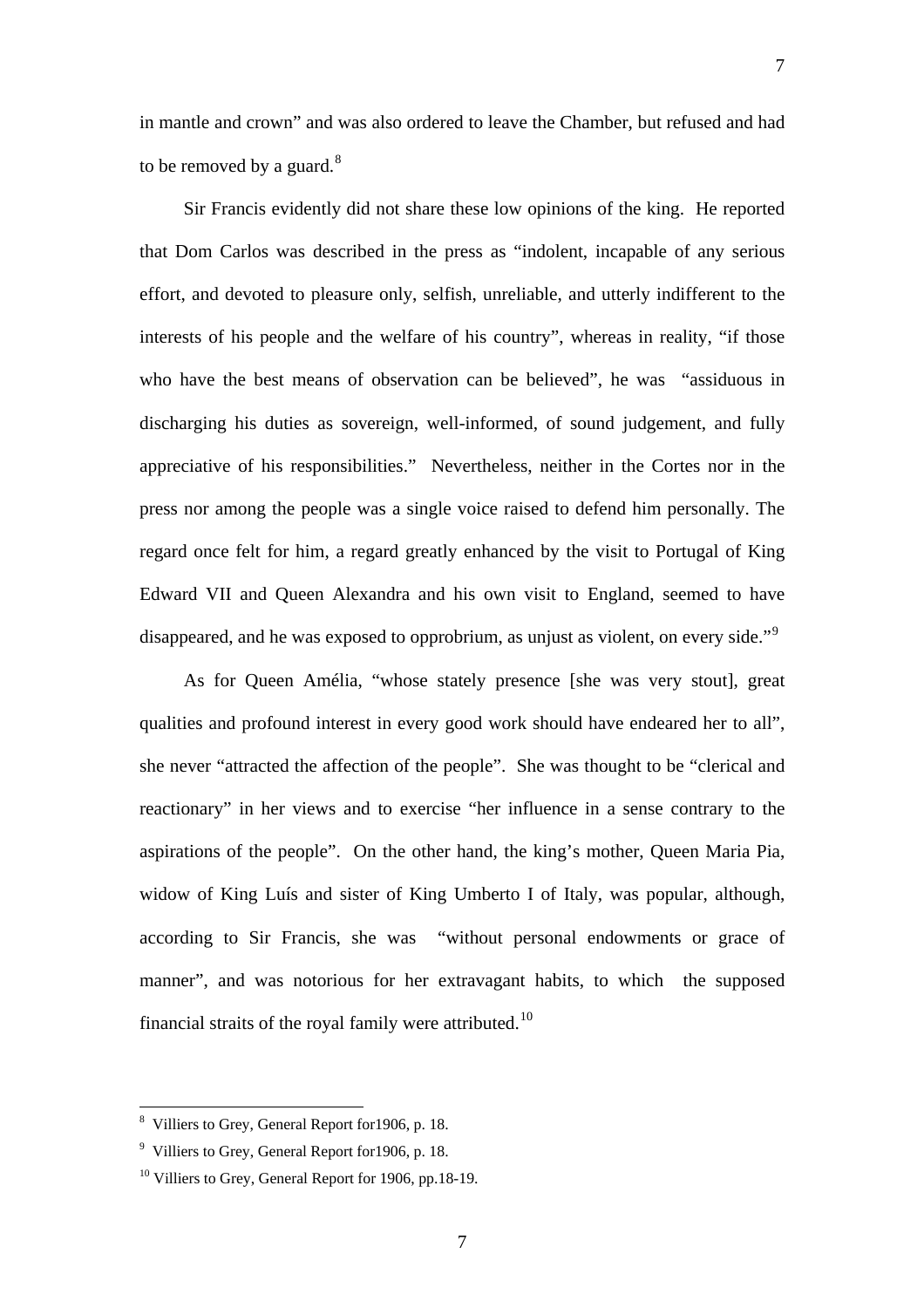Braga and Costa, having been suspended from the Cortes for thirty days, went to Oporto, where a collision occurred between the crowd assembled to meet them and the police and soldiers guarding the streets. Some of the soldiers were wounded and one man was killed. The next day at a Republican meeting a manifesto was read out stating in language that Robespierre might have used in the French Revolution that the expulsion of Braga and Costa was "a tyrannical interference with the right of free speech", that "the confidence of the nation in the very concept of monarchy had gone for ever", that the abdication of Dom Carlos and rule by "a prince brought up in a palace" (i.e. Crown Prince Luís Felipe, who was to be assassinated with his father in 1908) would not be tolerated, and that a revolution was "necessary for the purification of our political life."<sup>[11](#page-7-0)</sup>

8

While the Republican movement was rapidly gaining in strength and in the violence of the attacks of its leaders against the monarchy, the government of João Franco was equally rapidly acquiring all the attributes of a dictatorship. By virtue of the powers granted to him by the Crown, Franco now governed almost exclusively by decree, often in direct violation of the constitution, and he was consequently soon being vilified in the press with as much venom as the king. However, he appeared to be immune to their attacks, and, as Sir Francis put it, "returned their compliments in a characteristic and forcible manner". As a result of the disturbances in Oporto and Lisbon, in June 1907 a decree was promulgated "forbidding the circulation, exposure or publication in any other way of writings, drawings or printed matter dangerous to public order or safety", with the intention, as was stated in the preamble, of curbing "the unruly language and pernicious attitudes of the Portuguese press", which had used the freedom from censorship granted to it by an Act passed earlier the same year

 $\overline{a}$ 

<span id="page-7-0"></span> $11$  Villiers to Grey, General Report for 1906, p. 18.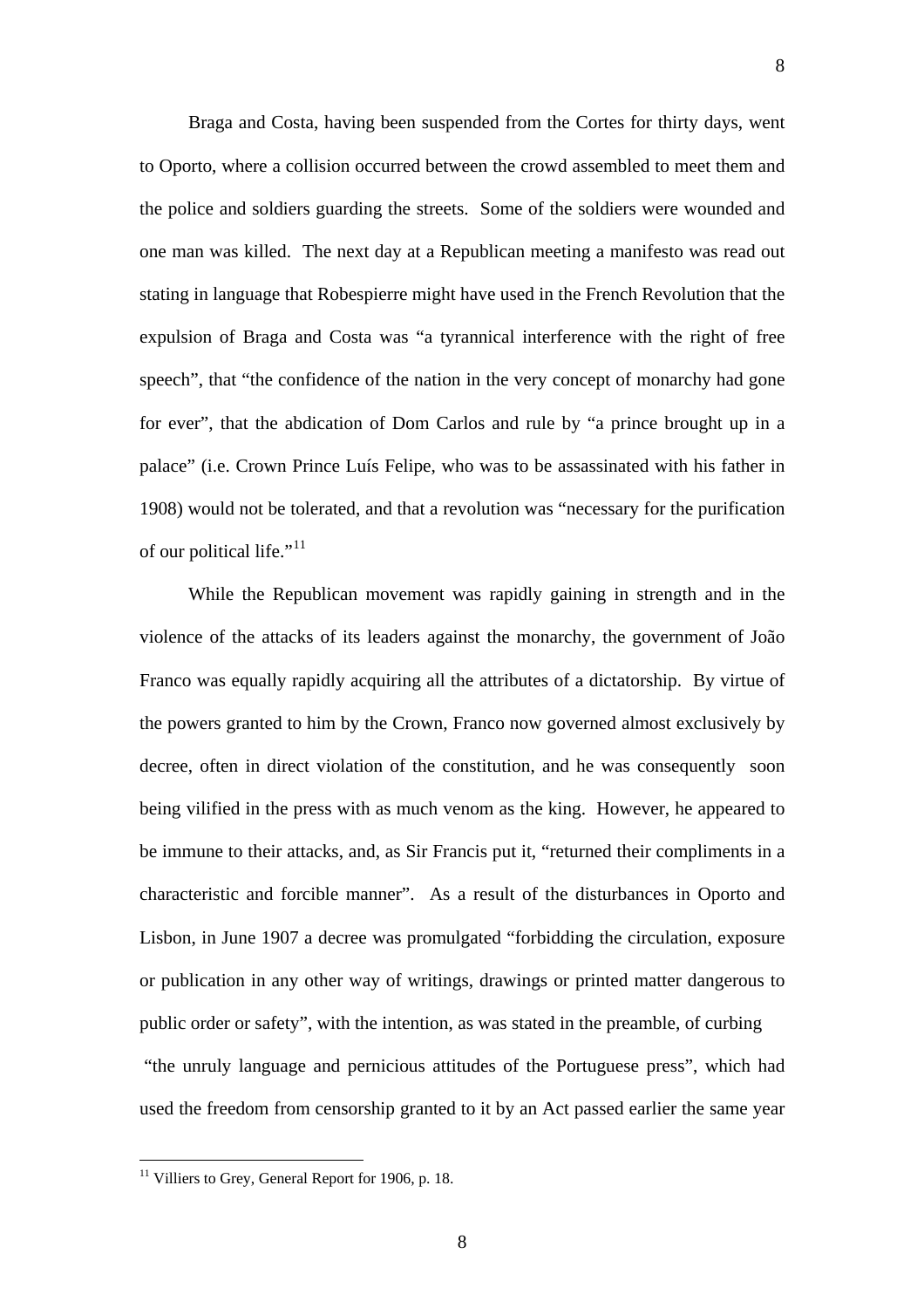to attack the institutions of the country and their representatives and to foment, in Sir Francis's words, "a revolutionary agitation, having recourse to the grossest misrepresentation and most criminal incitations against public order." As a result of this decree several papers in Lisbon and Oporto, notably *O Mundo* and *O Pais*, both remarkable in Sir Francis's opinion for "violence of opinion and scurrility", were suspended for varying periods. $^{12}$  $^{12}$  $^{12}$ 

As for the Cortes, in January and February 1907 nothing untoward occurred, though the opposition, as Sir Francis sarcastically reported, "developed a high capacity of obstruction and indulged to the full those powers of oratory with which the Portuguese are so abundantly gifted." However, in March the students of Coimbra University rioted over the rejection of a candidate for the post of professor of law on the grounds – or so it was widely believed – that he held Republican views. This was followed by strikes in the secondary schools and other educational establishments up and down the country. $^{13}$  $^{13}$  $^{13}$ 

In May Franco dissolved the Chamber of Deputies by decree in the interests of public order. This was followed by the visit to Portugal of a certain Monsieur Galtier, correspondent of the French newspaper *Le Temps.* He had meetings both with Franco and with the Republican leaders, and an audience with the king, who told him that the situation in the Cortes had become impossible, so he had given Franco the means of governing without them, as "an exceptional remedy to an exceptional situation", and elections would only be held when he and Franco thought it was opportune and when "normality" had been restored. Galtier published an account of his conversation with

<span id="page-8-0"></span><sup>&</sup>lt;sup>12</sup> TNA, FO 881/9195, Portugal, Annual Report for 1907, Sir Francis Villiers to Sir Edward Grey, Lisbon, 28 January 1908, p. 2.

<span id="page-8-1"></span><sup>&</sup>lt;sup>13</sup> Villiers to Grey, Annual Report for 1907, p. 10.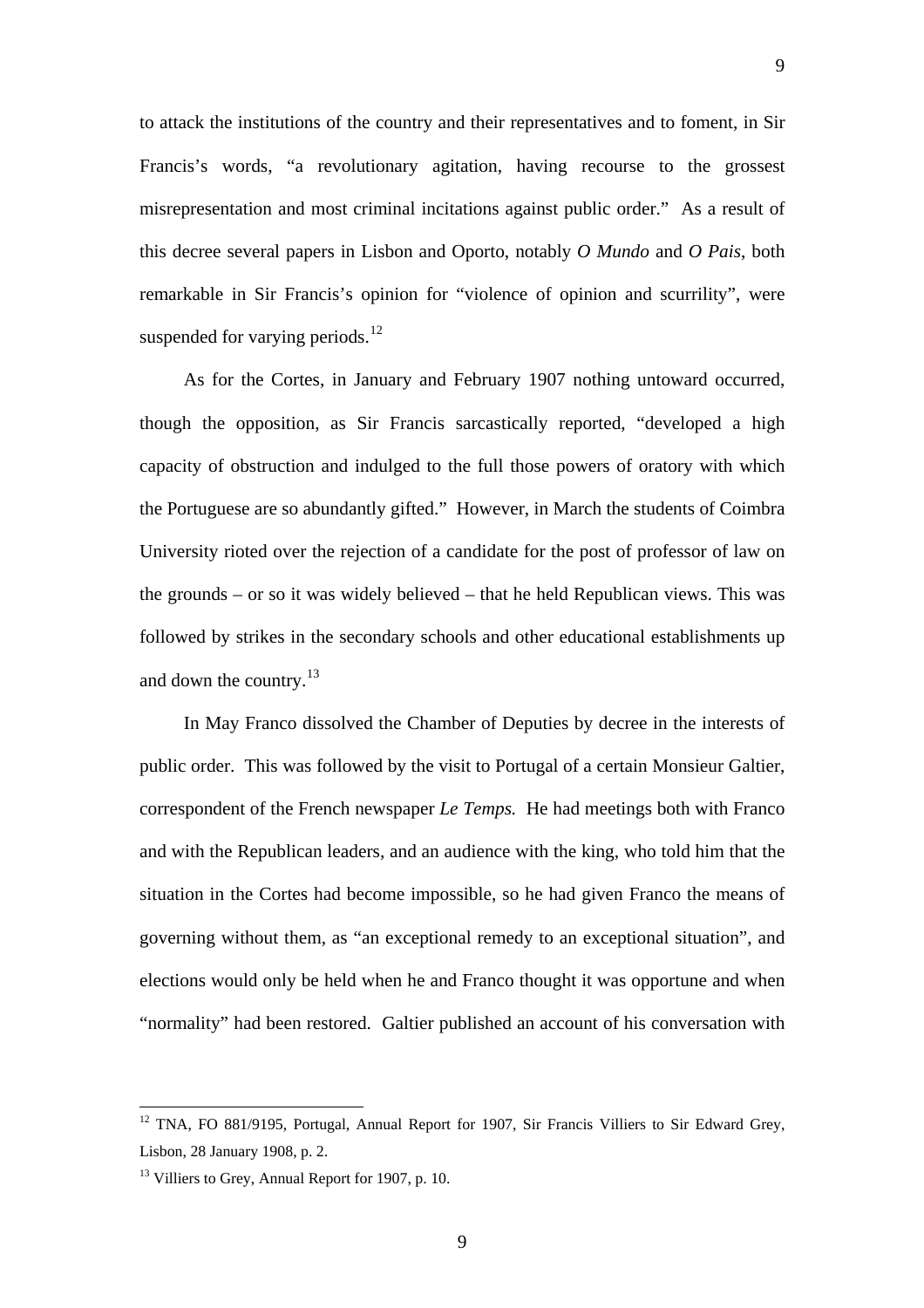the king, and the Portuguese press ("with the exception of the little-read government organs") was unanimous in attacking both the king and Franco.<sup>[14](#page-9-0)</sup>

Franco's reaction was to prohibit all public meetings, to impose still stricter controls on the press and to take judicial action against "all cases of offences against the state". This last measure was justified by the discovery in August 1907 and again in January 1908 of two bomb manufactories, which gave rise to rumours that an attempt would soon be made on the life of the king or of Franco or both. These rumours were treated, as Sir Francis reported, "with absolute indifference by the king and the prime minister….His Majesty while in Lisbon can be seen any day driving in an automobile or open carriage attended by only a single aide-de-camp."[15](#page-9-1)

Further decrees in December 1907 replacing the elected municipal councils by nominated committees and giving the king power to nominate an unlimited number of life peers to the Upper House led to Dom Carlos being exposed to attacks on all fronts. "Having previously been blamed for being indolent and uncaring, he was now held personally responsible for everything in the country that did not go well." Sir Francis added that "there is unfortunately no doubt that the present feeling against him has become more pronounced than ever". He conjectured that, if elections were held, the Republicans would carry every constituency in Lisbon and Oporto, although in the rural districts he believed that the attitude of the people was "generally speaking…one of complete indifference, experience having taught them that one set of rulers is much the same as another and, moreover, there is no special dislike to the exercise of arbitrary power." [16](#page-9-2)

<span id="page-9-0"></span><sup>&</sup>lt;sup>14</sup> Villiers to Grey, Annual Report for 1907, p. 11.

<span id="page-9-1"></span><sup>&</sup>lt;sup>15</sup> Villiers to Grey, Annual Report for 1907, p. 12.

<span id="page-9-2"></span><sup>&</sup>lt;sup>16</sup> Villiers to Grey, Annual Report for 1907, p. 14.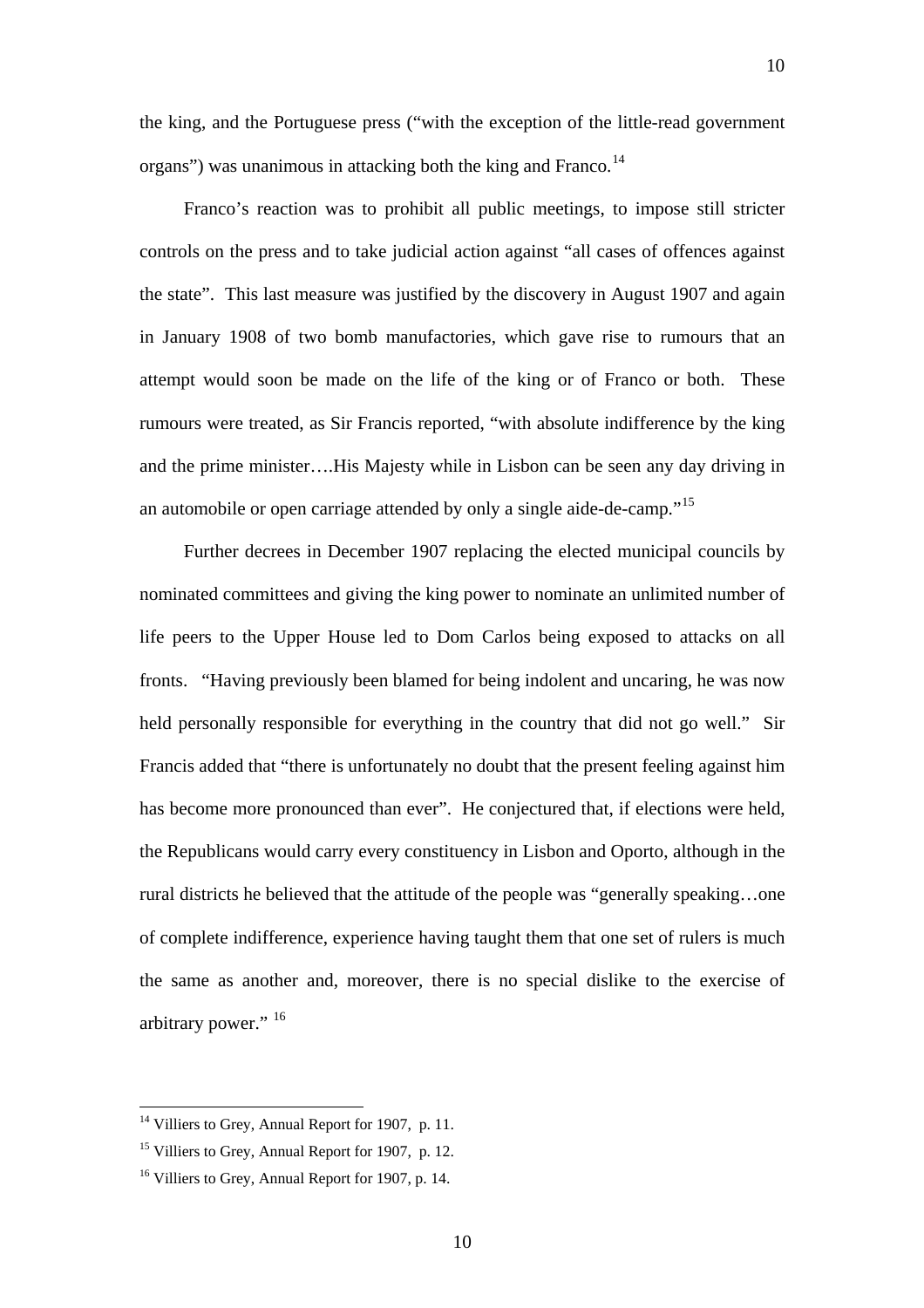On 28 January 1908, while staying at the Bragança Palace in Vila Viçosa with Queen Amélia and Crown Prince Luís Felipe, King Carlos signed a decree drawn up by Franco authorizing the deportation to Portuguese Timor without trial of anyone who had been denounced to the authorities for threatening state security, and is reputed to have declared as he did so that he was signing his own death warrant. So it was not altogether unexpected when on 1 February 1908, he and the crown prince were assassinated as, on their return to Lisbon, they rode with Queen Amélia and the king's younger son, the eighteen-year old Infante Dom Manuel in an open carriage through the Terreiro do Paço on their way to the Necessidades Palace.

11

Sir Francis shared the general opinion that the assassins had intended to kill not only King Carlos and the Crown Prince but also Dom Manuel, and then to expel the next heir to the throne, Dom Carlos's bother, Dom Afonso, duke of Oporto, whom Sir Francis damningly described in his report for 1910 as "not credited with the possession of any intellectual gifts" and who "by reason of certain faults of manner" "did not shine in public". Dom Afonso was chiefly notable for having been the first person in Portugal to drive a motor car and for his habit of driving furiously through the streets of Lisbon shouting at everyone to get out of his way, thus earning himself the nickname of O Arreda ('Out of the Way').  $17$ 

Sir Francis and his wife went to the Necessidades Palace on the evening after the assassination and saw Dom Manuel, who had been slightly wounded and who, "although plunged in the most profound affliction received us with his usual kindness and with a dignity and composure which were truly striking". A few days later, Sir Francis wrote to Sir Edward Grey that those near the young king gave "universal

11

<span id="page-10-0"></span><sup>&</sup>lt;sup>17</sup> TNA, FO 881/9812, Portugal, Annual Report for 1910, Sir Francis Villiers to Sir Edward Grey, Lisbon, 28 Febraury 1911, p. 15. On Dom Afonso see Malcom Howse, *The Braganza Story: A Visit to the Royal Pantheon of Portugal* (Lisbon, 1999), p. 79.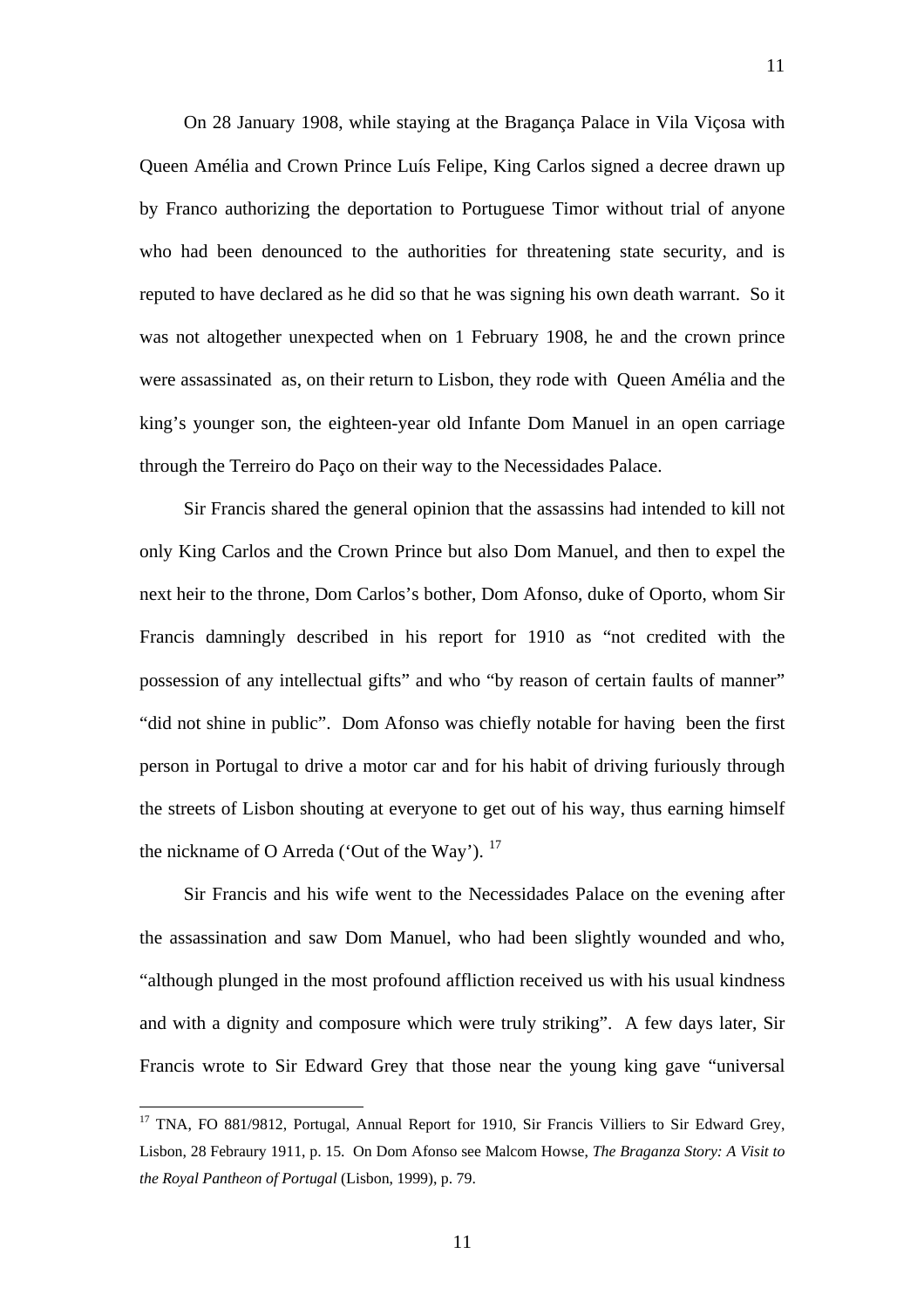testimony not only to his composure and dignity, but also to the intelligence and right judgement which he has displayed." Almost his first act as king was to dismiss João Franco.[18](#page-11-0)

With regard to the public reaction to the assassination, Sir Francis commented with dismay on "the absolute indifference" of the people "mingled in some cases with satisfaction, the signs of which no trouble is taken to conceal". He reported that "although crowds gathered to witness the funeral cortege" going through the streets of Lisbon, "hardly a hat was raised when the biers passed by…and the usual avocations of the people have suffered no interruption".<sup>[19](#page-11-1)</sup>

In his annual report for 1908, Sir Francis quoted at length from an article in *O Século*, which was then the most influential Lisbon newspaper and which, for all its immoderate and exaggerated language, probably represented the prevailing attitude, at least in the capital, towards the new king and the future of the monarchy in Portugal:

Then the democracy will disarm without disarming, i.e. it will demand by its votes freely given what now it only expects from revolutionary action. If others have told him differently, the young king must not believe them. Senhor Dom Manuel …has a kingdom to conquer; let him conquer it if he can with the only weapon which disarms a Portuguese – with the heart.<sup>[20](#page-11-2)</sup>

Senhor Dom Manuel and the monarchy have before them a nation of whose democratic spirit there can be no doubt. The king and the monarchy must live in this spirit if they desire to live without disquiet, surprises and detestation. The betrayers of this democratic spirit for twenty years, with a lack of scruple and tact unparalleled in the history of any European nation, have produced a want of confidence which only proofs of the plainest, most loyal and entire regeneration can dispel. The first acts of the young sovereign have calmed the democracy, but have not disarmed it. The democracy…is waiting…for acts so clear, so noble, so generous and lofty that there can be no doubt of his usefulness and worth.

<span id="page-11-0"></span><sup>18</sup> Bourne and Watt eds, *British Documents on Foreign* Affairs, Part 1, Serie F, *Europe 1848-1914*; vol 30*, Portugal 1907-1914*, doc. 47 [4653] (No. 6), Villiers to Grey, Lisbon, 4 February 1908, p. 50 and

doc. 52 [5469] (No. 9), Villiers to Grey, Lisbon, 11 February 1908, p. 52.

<span id="page-11-1"></span> $19$  Bourne and Watt, vol. 30, doc. 52, p. 53.

<span id="page-11-2"></span><sup>&</sup>lt;sup>20</sup> TNA, FO 881/9493, Portugal, Annual Report for 1908, Sir Francis Villiers to Sir Edward Grey, Lisbon, 20 May 1909, p. 54.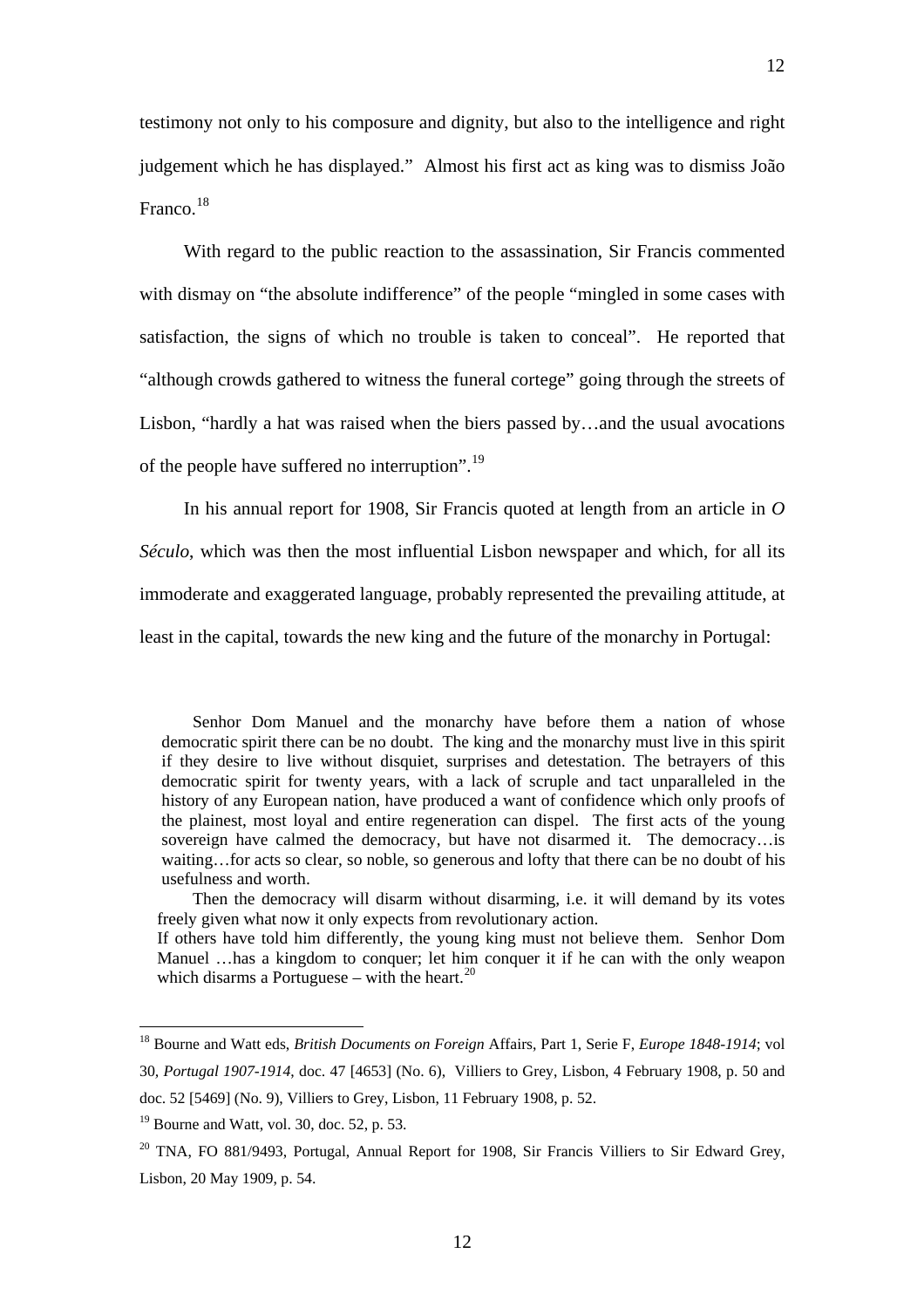At about the same time Sir Francis reported that Afonso Costa at a Republican meeting held on 30 May 1909 had proclaimed that the monarchy was composed of an "organization of parasites living upon the people, which it was necessary to extirpate for the public welfare." The late king was held responsible for all the ills of his reign, and for the misfortunes which had befallen the country, including subservience to England, and Dom Manuel was following in his father's footsteps. Costa depicted the monarchy as rolling in the dust, dismembering the national territory, disgracing the flag and honour of Portugal and throwing these at the feet of a British colony, while "looking sideways…towards powerful England, expecting anxiously every day the arrival of a fleet bringing Edward VII on a visit to the boy king, in order to confront those who had the audacity to revolt against these extortions, tyrannies and infamies, with the English monarch and his tremendous *Dreadnoughts*."

At another Republican meeting held in Lisbon on the same day, one speaker declared that Dom Manuel was "a youth whose education had blunted his intelligence" and so was the victim of "all those who were working under his weak shadow for the destruction of the country", and this state of affairs could only be put right by "a sweeping revolution".<sup>[21](#page-12-0)</sup>

Sir Francis believed that what he called "the vapourings against England could be disregarded and were only meant for internal consumption", and he was much more concerned by the failure of the monarchists to do anything to counteract the dangerous effects of "these inflammatory harangues", and by the reluctance of the authorities to proceed against the extremists for fear that it would create a feeling in their favour throughout the country.

 $\overline{a}$ 

<span id="page-12-0"></span><sup>21</sup> Bourne and Watt eds, *British Documents on Foreign Affairs*, Part 1, Serie F, *Europe 1848-1914*: vol. 330, *Portugal 1907-1914,* doc. 101 [21202] (No. 30), Villiers to Grey, Lisbon, 1 June 1909, p.116.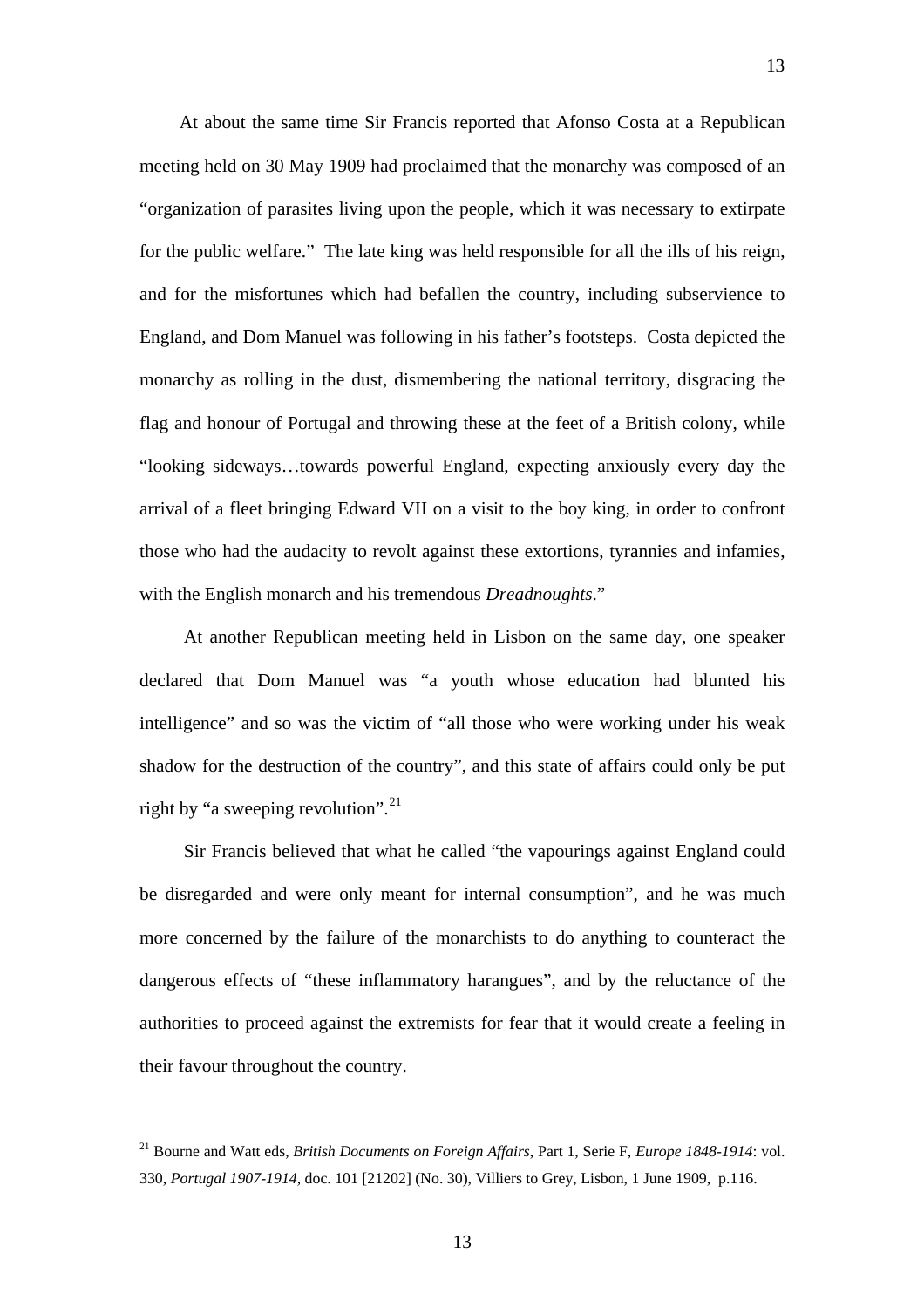The belief that the alliance with Britain was one of subservience by Portugal to her more powerful ally was held most vociferously by the Socialists, whose leader, José de Alpoim was described by Sir Francis as "a dangerous man…of some ability and a forcible speaker, but…almost universally considered untrustworthy and quite unscrupulous in his endeavours to obtain power", and "by his own admission implicated in the conspiracy which preceded the assassination of King Carlos."<sup>[22](#page-13-0)</sup>

However, the alliance with Britain remained a fundamental tenet of Portuguese foreign policy throughout the short reign of Manuel II and thereafter. Much of Sir Francis's report of 1909 was devoted to an account of Dom Manuel's visit to England in November of that year. The young king, he wrote, "made in every quarter an extraordinarily favourable impression, due not only to the personal charm of his manner but also to the abilities which he displayed." During the tour he was invested with the Order of the Garter, and there were discussions of his possible marriage to a British princess - Princess Alexandra of Fife and Princess Patricia of Connaught were both considered. It was thought by the Portuguese government that "an alliance with a British princess would contribute more powerfully than anything else to the consolidation of the throne and the pacification of the country."[23](#page-13-1)

Sir Francis also reported on the extraordinary "manifestations of sorrow and sympathy" evoked in Lisbon and elsewhere in Portugal by the death of Edward VII on 6 May 1910, manifestations which were "remarkable in themselves and quite without parallel in this country". King Manuel called at the British Legation "to condole and express his personal feelings at the loss of a great sovereign and a great friend, the first occasion on which a king of Portugal had ever called at a foreign legation for such a purpose." The young king also attended his funeral at Windsor and on the

<span id="page-13-0"></span><sup>&</sup>lt;sup>22</sup> Bourne and Watt, vol.. 30, doc.110; Inclosure in doc. 109 [8763] (No. 10), p.132.

<span id="page-13-1"></span><sup>23</sup> Bourne and Watt, vol. 30, doc. 110, p. 125. See also Howse, *The Braganza Story*, p. 103.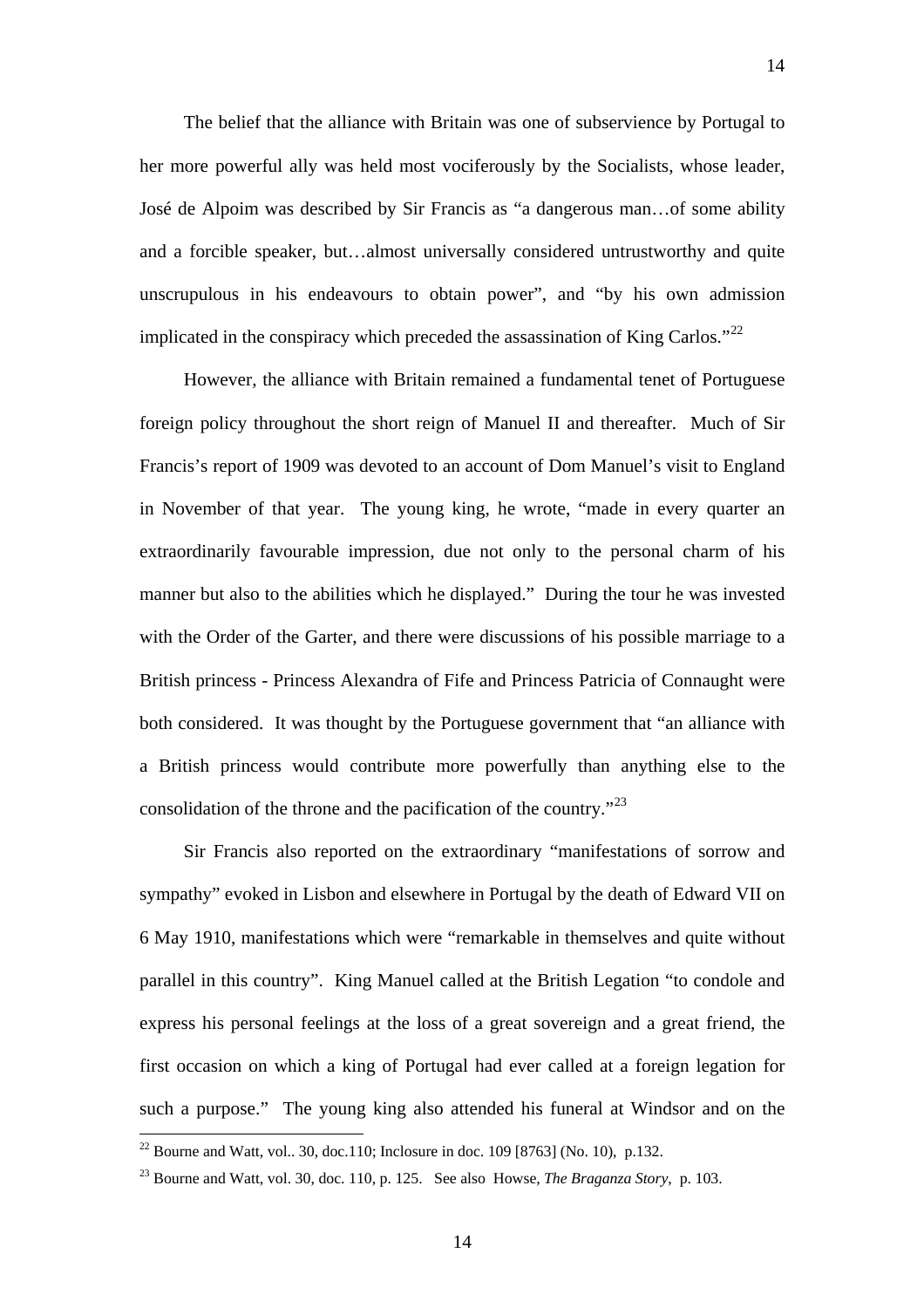same day his uncle, Dom Afonso, Queen Amélia and members of the government attended a memorial service in the British church in Lisbon. When the Cortes reassembled on 1 June, both Houses devoted the whole of their first session exclusively to the commemoration of King Edward's death, and there were votes of condolence "supported by the leaders or representatives of every political party or group, who all spoke of his late Majesty with profound admiration and respect, recalling his friendly feelings towards Portugal."<sup>[24](#page-14-0)</sup>

15

Following Dom Manuel's dismissal of João Franco, there were no fewer than six changes of government during his brief reign of two years and eight months. The sessions of the Chamber of Deputies became ever more chaotic. One session ended with the 72-year-old minister of finance fighting a duel with a deputy who had accused him of fraud. Two shots were fired, but both duellists missed, probably on purpose. At another, a deputy was accused of using insulting language towards a supporter of the then prime minister General Telles, leader of the Progressista Party, so that, when he rose to speak, most of the deputies left the Chamber to mark their disapproval of him. The remaining deputies were too few to form a quorum, so after more chaotic sessions, at which desks were smashed, General Telles resigned after a ministry of only 22 days.

On 28 June 1910, the Cortes were dissolved and an election was held at which 90 Conservative Regeneradores and only 14 Republicans, 10 of them in Lisbon, were returned. However, Sir Francis reported that, when the king opened the Cortes on 23 September 1910, the attendance was conspicuously sparse, "no members of the

15

<span id="page-14-0"></span><sup>&</sup>lt;sup>24</sup> Villiers to Grey, Annual Report for 1910, p. 4. For photographs of the rooms in the Necessidades Palace used by King Edward VII and Queen Alexandra on their visits to Lisbon see Manuel H. Côrte-Real, *O Palácio das Necessidades* (Lisbon, 1983), pp. 112-15, 117 and 120.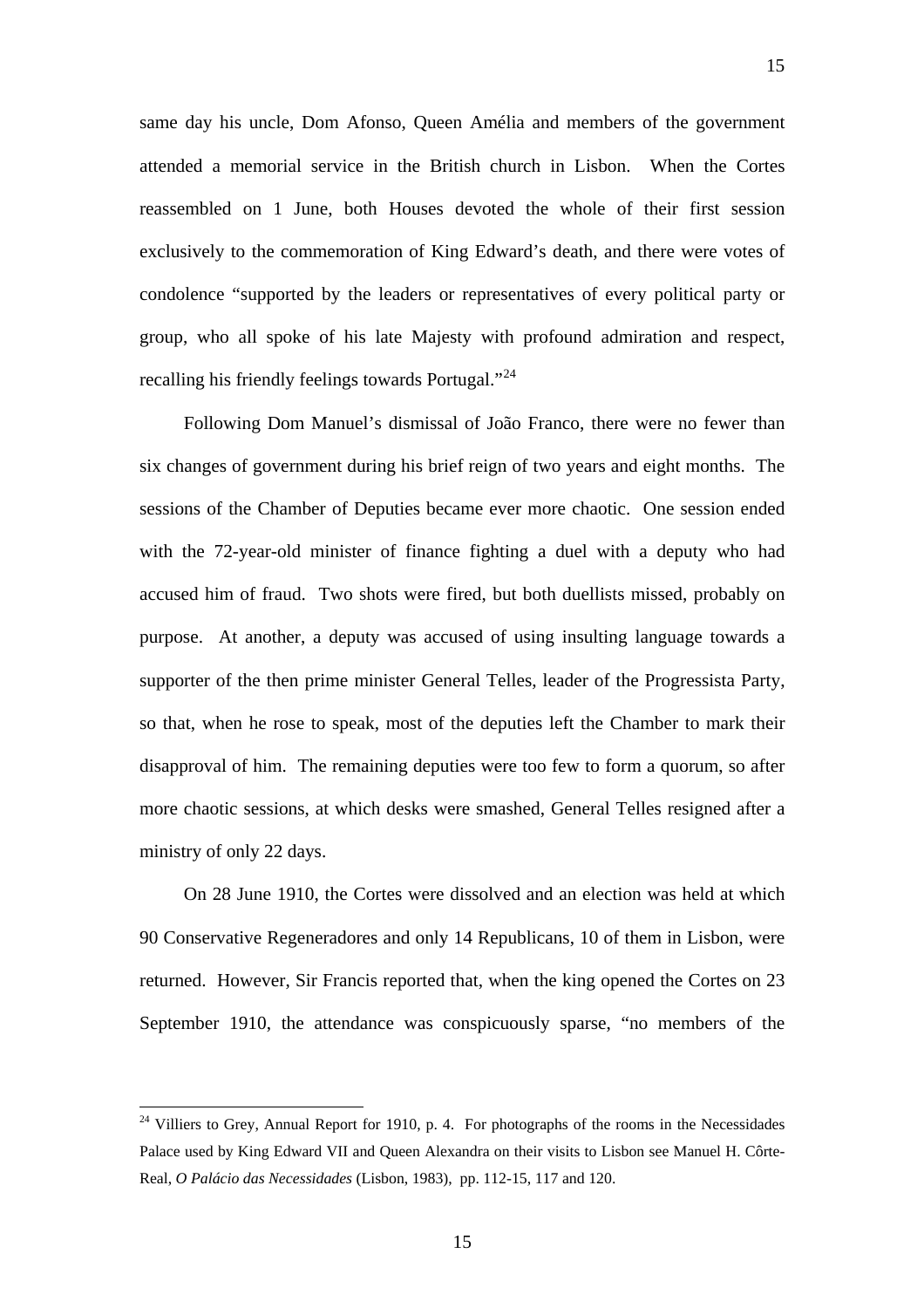opposition, peers or deputies, being present", an attempt to cheer the king "met with only a faint response", and his reception in the streets was "markedly cold". <sup>[25](#page-15-0)</sup>

16

After this events moved rapidly to a climax. The murder of Dr Miguel Bombarda, a prominent Republican deputy for Lisbon and director of a Lisbon lunatic asylum, by an ex-army officer who had been under his care was inevitably interpreted as a political assassination. At the same time, the visit to Lisbon by the presidentelect of Brazil - the monarchy in Brazil had been overthrown in 1889 - provided an occasion for a mass display of pro-Republican sentiment.

At 1 am on 4 October 1910 the Central Republican Committee decided to act and ordered three shots to be fired from the Tagus as a signal to the cruiser *Adamastor* and a gunboat lying in the river to hoist the Republican flag, arms were distributed to civilian sympathizers and hitherto loyal soldiers and sailors overpowered their officers and declared for the Republic. Dom Manuel had come to Lisbon from Cintra for the visit of the president-elect of Brazil and had spent the night of 3 October at the Necessidades Palace. On 4 October he was, in the words of Sir Francis, "absolutely deserted, except by members of the royal household. The politicians who had brought the monarchy to destruction crowned their career of selfish mediocrity by rapid disappearance at the hour of danger…not a single officer of the army or navy came to the palace – a force of artillery at first intended for the protection of the king, was diverted to another purpose, and promises of reinforcement for the guard were not fulfilled." The palace was shelled from the river, and the commander of the guard maintained that he would not be able to defend it against the sailors from the neighbouring barracks, who were prepared to attack with a force of armed civilians. So the king decided to leave. He escaped over the wall at the end of the palace garden

<span id="page-15-0"></span> $25$  Villiers to Grey, Annual Report for 1910, p. 13.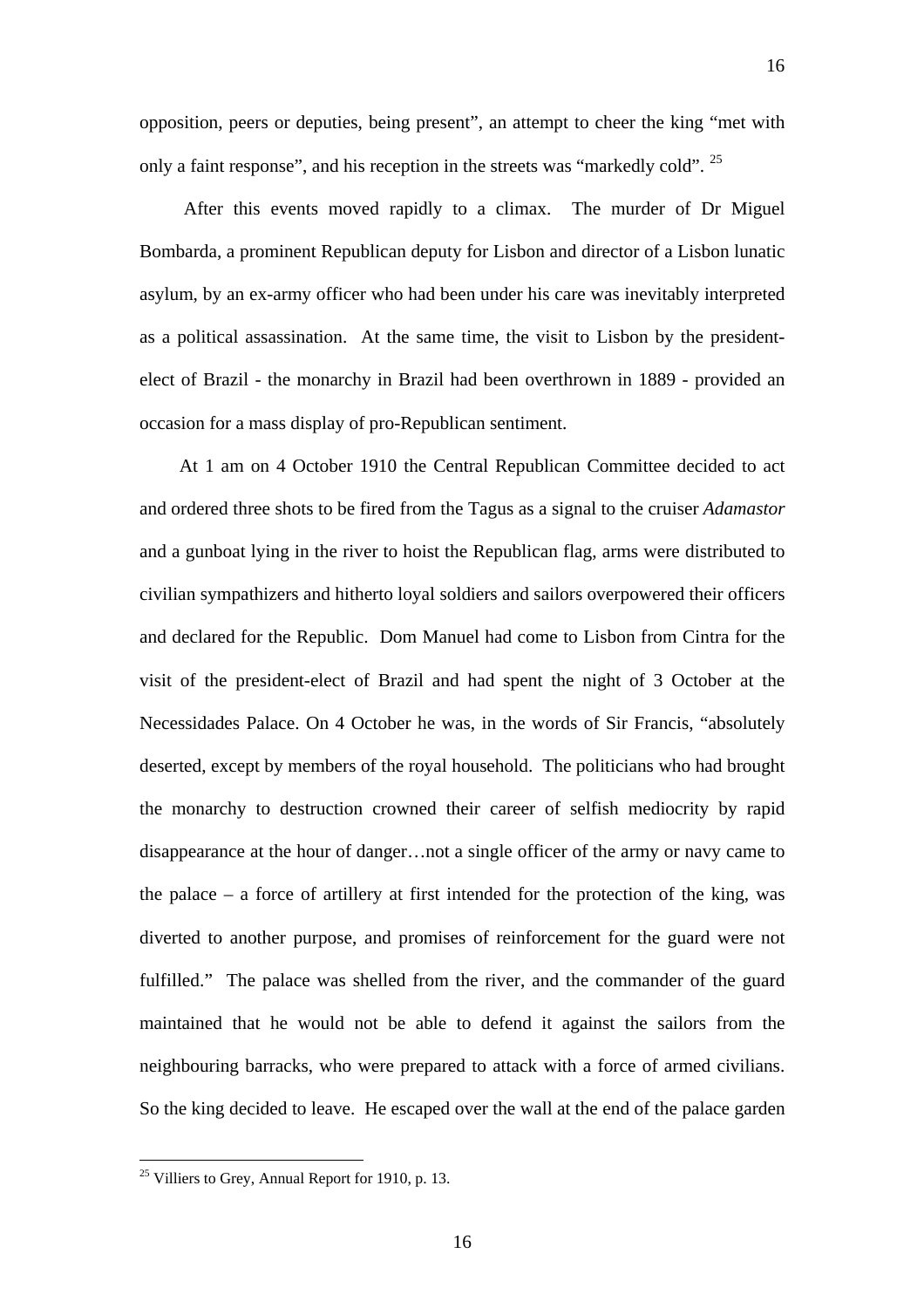and proceeded by car to Mafra, where he was joined by his mother and grandmother. The next day they all three embarked on the royal yacht *Amélia* at Ericeira and sailed to Gibraltar, which they reached on the night of 6 October. From Gibraltar, Dom Manuel and Queen Amélia sailed on the British royal yacht to exile in England, while Queen Maria Pia and Dom Afonso went to Italy. Dom Manuel and his mother stayed initially at the home of her brother, the duc d'Orléans, at Wood Norton, near Evesham, and in January 1911 they rented Abercorn House, Richmond.<sup>[26](#page-16-0)</sup>

17

In his last annual report, Sir Francis expressed the view that Dom Manuel II, for all his charm and his manifest desire to do the best for his country was considered, rightly or wrongly, to be "a man without individuality, dominated by the Queen Mother, living by preference almost exclusively with the members of his Court and household, whose loyalty was unshaken to the last, but who, intensely conceited like most Portuguese, were also narrow-minded to a degree which is almost inconceivable and…unable…to realise the approach of danger to the throne…So finally the conviction grew even in the army and the Court that he did not have the qualities of a leader that might have saved his throne, and this conviction was confirmed by the circumstances attending his departure from the country."[27](#page-16-1)

 As for the effect which the overthrow of the monarchy and the establishment of a republic had on Anglo-Portuguese relations, Sir Francis declared in his last annual report that they had "suffered no diminution during his time in Lisbon and the strongest assurances of the value attached to the British alliance were given by the various ministers who held office during the last year, by no means the least emphatic having been offered" by the president of the provisional government of the Republic, Teófilo Braga, and his minister for foreign affairs, Bernardino Machado. Sir Francis

<span id="page-16-0"></span><sup>26</sup> Villiers to Grey, Annual Report for 1910, p. 14. See also Howse, *The Braganza Story*, pp. 103-11.

<span id="page-16-1"></span> $27$  Villiers to Grey, Annual Report for 1910, p. 15.